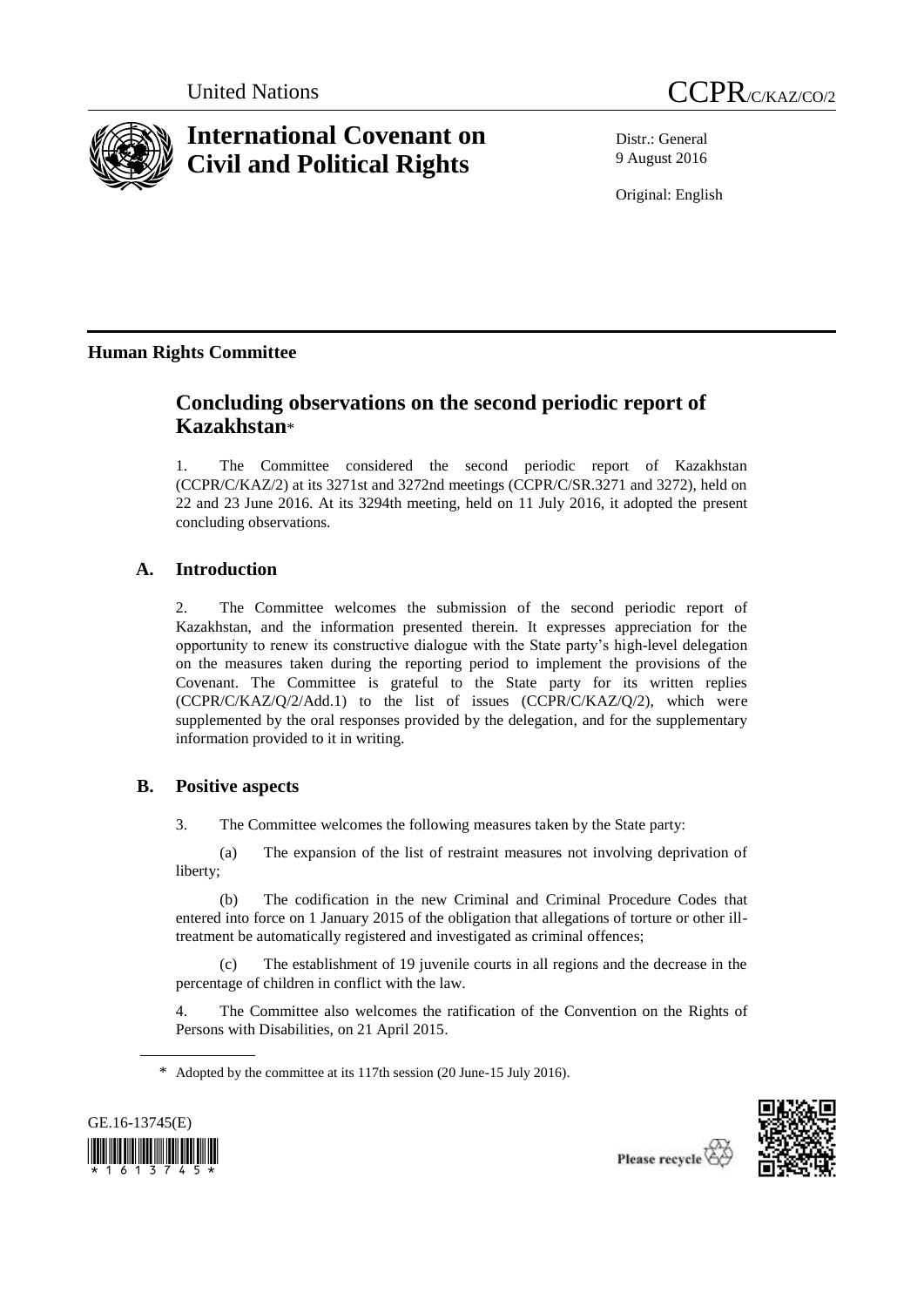## **C. Principal matters of concern and recommendations**

#### **Implementation of the Views under the Optional Protocol**

5. The Committee is concerned about the State party's failure to implement the Views adopted by the Committee under the Optional Protocol and the lack of effective mechanisms and legal procedures for authors of communications to seek, in law and in practice, the full implementation of the Views (art. 2).

6. **The State party should take all measures necessary to ensure that appropriate procedures are in place to give full effect to the Committee's Views so as to guarantee the right of victims to an effective remedy when there has been a violation of the Covenant. It should promptly and fully comply with all Views issued with respect to it.** 

#### **National human rights institution**

7. The Committee, while welcoming the measures taken to strengthen the status of the Human Rights Commissioner (Ombudsman), regrets that the Ombudsman institution still does not fully comply with the principles relating to the status of national institutions for the promotion and protection of human rights (the Paris Principles) (art. 2).

8. **The State party should take further measures to bring the Ombudsman institution into full compliance with the Paris Principles (General Assembly resolution 48/134, annex), including by strengthening further its independence and by providing it with adequate financial and human resources commensurate with its expanded role as also a national preventive mechanism.**

#### **Equality and non-discrimination**

9. The Committee is concerned that the existing anti-discrimination legal framework does not properly define discrimination or provide for effective remedies to victims of discrimination. It is further concerned about reports of discrimination and violence against persons based on their sexual orientation and gender identity, about the insufficient protection afforded to lesbian, gay, bisexual and transgender persons under the existing legal framework, and about the stringent conditions for gender reassignment surgery and sex change (arts. 2 and 26).

10. **The State party should ensure that its anti-discrimination legal framework: (a) explicitly lists sexual orientation and gender identity among the prohibited grounds for discrimination; (b) provides adequate and effective protection against all forms of discrimination, including in the private sphere; (c) prohibits direct, indirect and multiple discrimination, in line with the Covenant and other international human rights standards; and (d) provides for access to effective and appropriate remedies to victims of discrimination. The State party should also ensure that no form of discrimination or violence against persons based on their sexual orientation or gender identity is tolerated and that such cases are properly investigated and sanctioned. It should review the procedures for gender-reassignment surgery and sex change with a view to ensuring their compatibility with the Covenant.**

#### **Violence against women**

11. The Committee welcomes the measures taken to combat violence against women but remains concerned (see CCPR/C/KAZ/CO/1, para. 10) that violence against women, including domestic violence, sexual violence and rape, is still prevalent and largely underreported due to a culture of silence perpetuated by persistent societal stereotypes. The Committee is also concerned that, under the Criminal Procedure Code, the majority of cases involving violence against women fall under the category of "private" and "private-public"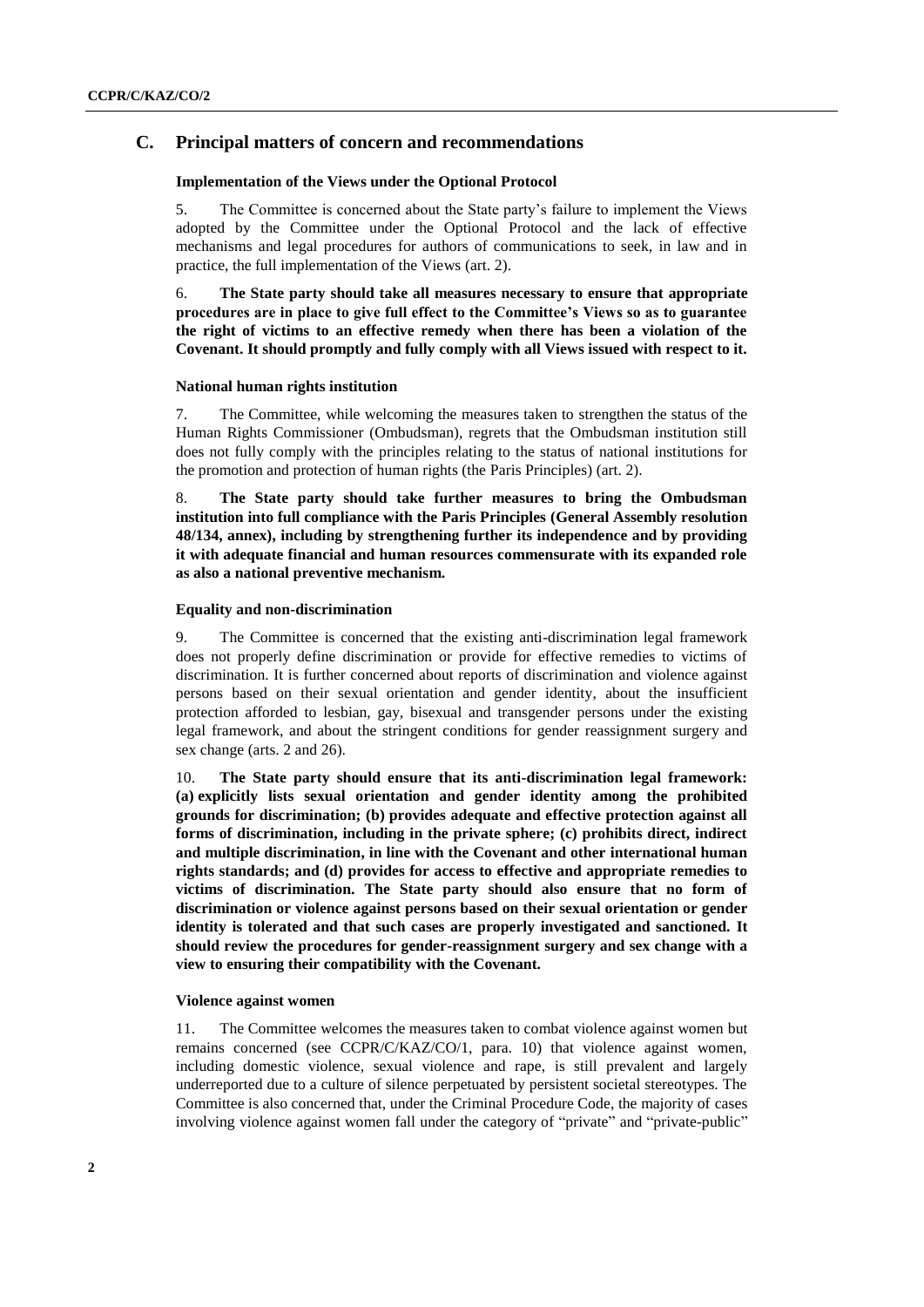prosecution, investigations can only be initiated upon official complaint by the victim and, with few exceptions, criminal proceedings in such cases can be terminated upon "reconciliation of the parties". It is further concerned that protective measures and support services for victims of violence, including State funding for crisis centres, remain insufficient (arts. 2, 3, 7 and 26).

12. **The State party should redouble its efforts to prevent and combat all forms of violence against women, including by:**

(a) **Strengthening preventive measures, including raising awareness of the unacceptability and adverse impact of violence against women;**

(b) **Encouraging reporting of such cases, inter alia, by systematically informing women of their rights and of the existing legal avenues through which they can receive protection;** 

(c) **Strengthening the human and financial capacity of special divisions working on violence against women and ensuring that law enforcement, the judiciary, social workers and medical staff receive appropriate training on how to detect and deal properly with cases of violence against women;**

(d) **Classifying acts of violence against women, including domestic violence, as public prosecution cases subject to ex officio investigation and prosecution, and repealing provisions allowing termination of criminal proceedings upon reconciliation of the parties;**

(e) **Ensuring that all cases of violence against women are promptly and thoroughly investigated, that perpetrators are brought to justice, and that victims have access to remedies and means of protection, including sufficient, safe and adequately funded shelters/crisis centres and suitable support services throughout the country.**

### **Combating extremism and terrorism**

13. The Committee is concerned about the broad formulation of the concepts of "extremism", "inciting social or class hatred" and "religious hatred or enmity" under the State party's criminal legislation and the use of such legislation on extremism to unduly restrict freedoms of religion, expression, assembly and association. It is also concerned about reports that counter-terrorism activities continue to target in particular members or presumed members of banned or unregistered Islamic groups, such as the Tabligh Jamaat (arts. 9, 14, 18, 19 and 21).

14. **The State party should bring its counter-terrorism and counter-extremism legislation and practices into full compliance with its obligations under the Covenant, inter alia, by revising the relevant legislative provisions, with a view to clarifying and narrowing the broad concepts referred to above to ensure that they comply with the principles of legal certainty and predictability and that the application of such legislation does not suppress protected conduct and speech. It should also ensure that the rights to a fair trial and access to justice are respected in all prosecutions for "extremism".**

#### **Death penalty**

15. The Committee, while noting the moratorium on executions in force since 2003 and the objective of gradually reducing the grounds for imposition of the death penalty, is concerned that the new Criminal Code enacted on 1 January 2015 maintains the death penalty for 17 types of crime. It is also concerned about the reported discussions on the lifting of the moratorium on the death penalty for individuals convicted of terrorism (art. 6).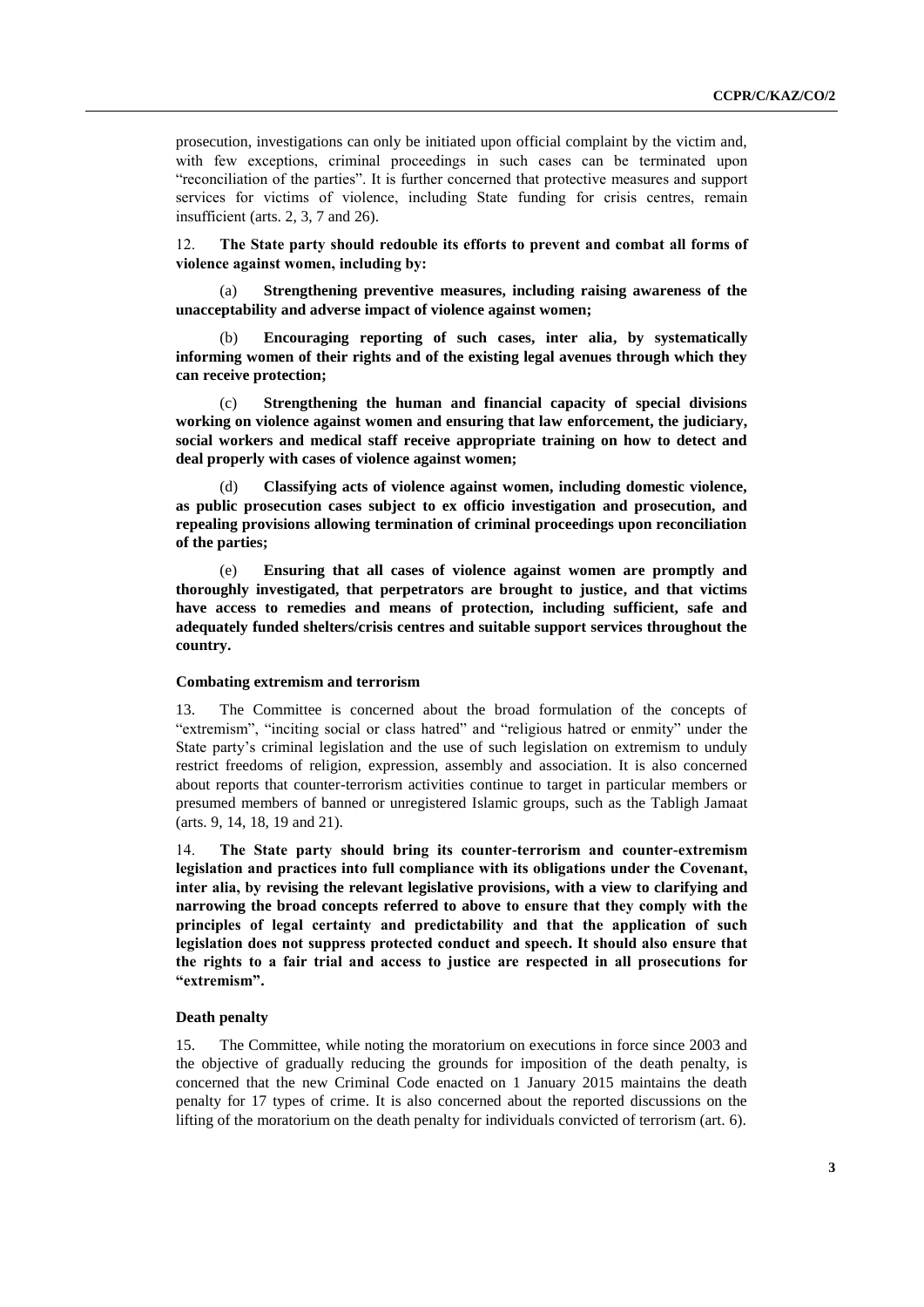16. **The State party should retain its moratorium on the death penalty and review the list of capital crimes with a view to limiting them to the most serious crimes only. It should also give due consideration to the legal abolition of the death penalty and to the ratification of the Second Optional Protocol to the International Covenant on Civil and Political Rights, aiming at the abolition of the death penalty.**

#### **Accountability for human rights violations in connection with the Zhanaozen events**

17. The Committee is concerned about reports that no independent, impartial and effective investigation has been conducted into the human rights violations allegedly committed in connection with the protests in Zhanaozen on 16 and 17 December 2011, including disproportionate and indiscriminate use of force by law enforcement resulting in 12 deaths and serious injuries to dozens of others, mass detentions, torture and ill-treatment of individuals deprived of their liberty, forced confessions (including from witnesses), and fair trial violations such as denial of access to counsel (arts. 2, 6, 7, 9, 14, 19 and 21).

18. **The State party should carry out an independent, impartial and effective investigation into the individual deaths and injuries in connection with the events in Zhanaozen, as well as into all allegations of torture and ill-treatment, with a view to ensuring proper accountability for perpetrators, restoration of the rights of convicted persons to a fair trial, and effective remedies, including adequate compensation, for all victims of human rights violations or their families.**

#### **Suicides and deaths in custody**

19. While noting the efforts made by the State party to address suicides and deaths in prisons, remand centres and temporary holding facilities, the Committee is concerned that the number of such cases remains high. It also regrets the paucity of information on investigations conducted into such deaths and the resulting outcome (arts. 2, 6, 7, 10 and 24).

20. **The State party should take robust measures to prevent suicides and deaths in closed institutions, inter alia, by:**

(a) **Establishing effective early prevention strategies and programmes and improving the identification of persons at risk of committing suicide**;

(b) **Ensuring prompt, impartial and independent investigations into the circumstances surrounding deaths in custody, bringing responsible persons to justice, where appropriate, and providing victims' families with remedies.**

#### **Torture and ill-treatment**

21. The Committee, while welcoming the improvements to the definition of torture under national legislation, is concerned that the definition in article 146 of the new Criminal Code still does not cover acts of torture committed by "all persons acting in an official capacity". It is also concerned that, under the same article, physical and mental suffering caused as a result of "legal actions" of civil servants shall not be recognized as torture and that, de facto, this provision could potentially be used to circumvent the absolute prohibition of torture (art. 7).

22. **The State party should review its legislation with a view to bringing its definition of torture into accordance with article 7 of the Covenant and other internationally accepted standards and ensure that torture cannot be justified under any circumstances whatsoever.**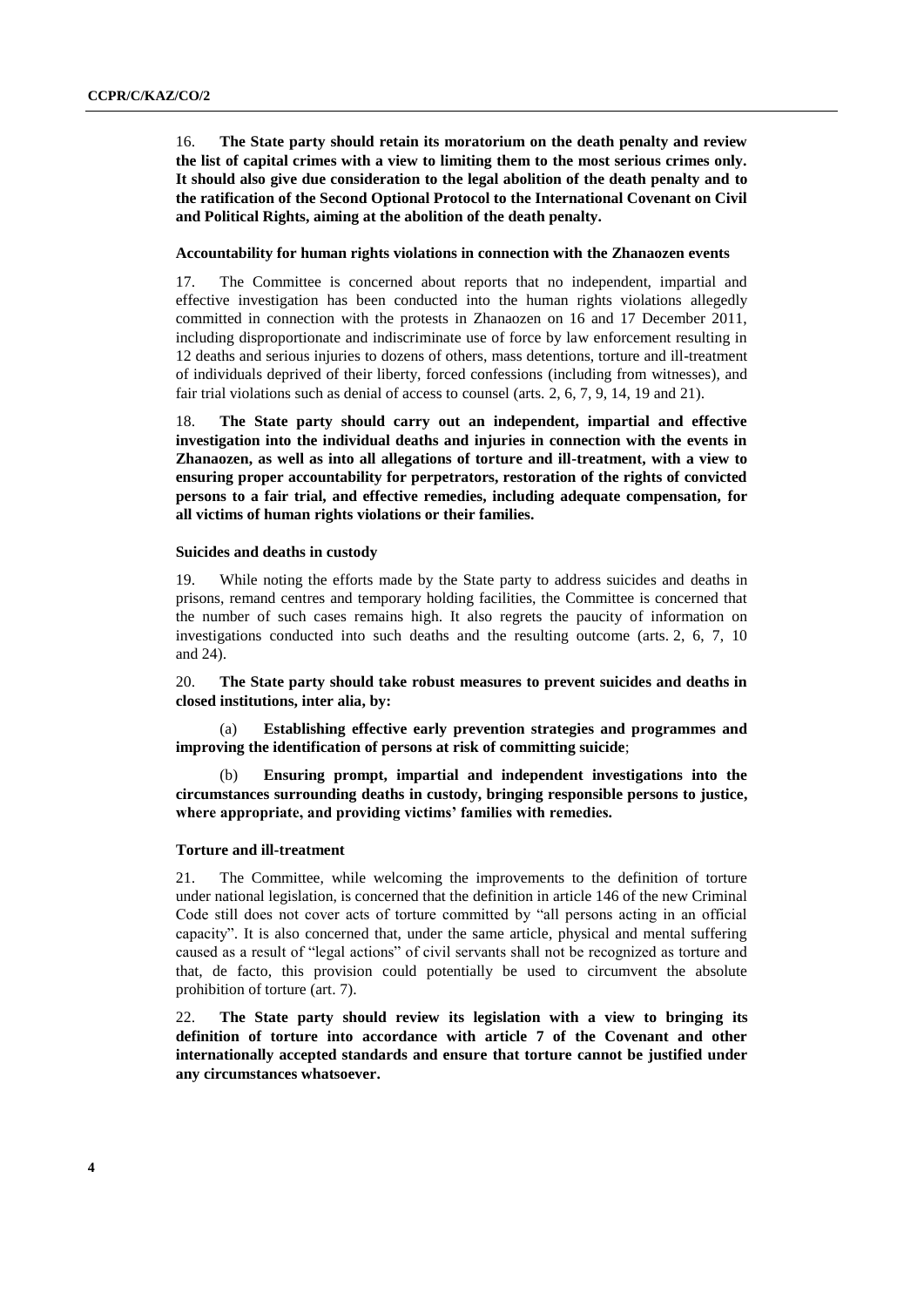23. The Committee welcomes the abolition of the statute of limitations for the crime of torture and the elimination of amnesties for persons convicted of torture. It notes that, while sanctions for certain acts of torture have increased to a maximum of 12 years of imprisonment, the punishment for acts of torture causing accidental death (5 to 12 years) is low. The Committee is also concerned about:

(a) The reported high rates of torture and the high number of claims of torture dismissed at threshold due to the allegedly excessive evidentiary standard required to pursue an investigation under the new Criminal Procedure Code;

The reported unduly prolonged duration of investigations into allegations of torture and/or ill-treatment;

(c) The very low rate of effective prosecution, the mild punishments imposed and the involvement of interested law enforcement agencies in investigating allegations of torture or ill-treatment;

(d) The practice of automatically charging unsuccessful complainants of torture or ill-treatment with the crime of "false reporting of a crime";

(e) Failure to provide full reparation to victims of torture or ill-treatment;

(f) Allegations that the number of cases of torture and ill-treatment have increased since the transfer of jurisdiction over detention, investigation and penitentiary facilities from the Ministry of Justice back to the Ministry of Internal Affairs (arts. 2 and 7).

24. **The State party should take robust measures to eradicate torture and illtreatment and to effectively investigate, prosecute and punish such acts, inter alia, by:**

(a) **Ensuring that standards of proof and credibility for evidence applied when determining whether a criminal investigation into an alleged act of torture or illtreatment should be pursued are appropriate and reasonable;**

(b) **Ensuring that investigations into allegations of torture and other illtreatment are carried out by an independent body and are not unduly delayed, and that "special prosecutor units" are themselves responsible for conducting all investigations into torture and ill-treatment and do not delegate investigative work to law enforcement agencies acting under their supervision;**

(c) **Ensuring that sanctions for the crime of torture are commensurate with the nature and gravity of the crime, both in law and practice;**

(d) **Refraining from using the charge of "false reporting of a crime" against alleged victims of torture or ill-treatment;**

(e) **Ensuring that victims of torture and ill-treatment have, both in law and practice, access to full reparation, including rehabilitation, adequate compensation and the possibility of seeking civil remedies independent of criminal proceedings;**

Ensuring that oversight of the penitentiary system is exercised by an **agency independent of the police and internal security forces.**

#### **Right to liberty and security**

25. The Committee is concerned that persons suspected of having committed an offence are detained for up to 72 hours before being brought before a judge, and that, reportedly, inaccurate recording of the time of arrest is used to circumvent this legal time frame (art. 9).

26. **The State party should bring its legislation and practices into compliance with article 9 of the Covenant, taking into account the Committee's general comment No. 35 (2014) on liberty and security of person. It should, inter alia, reduce the**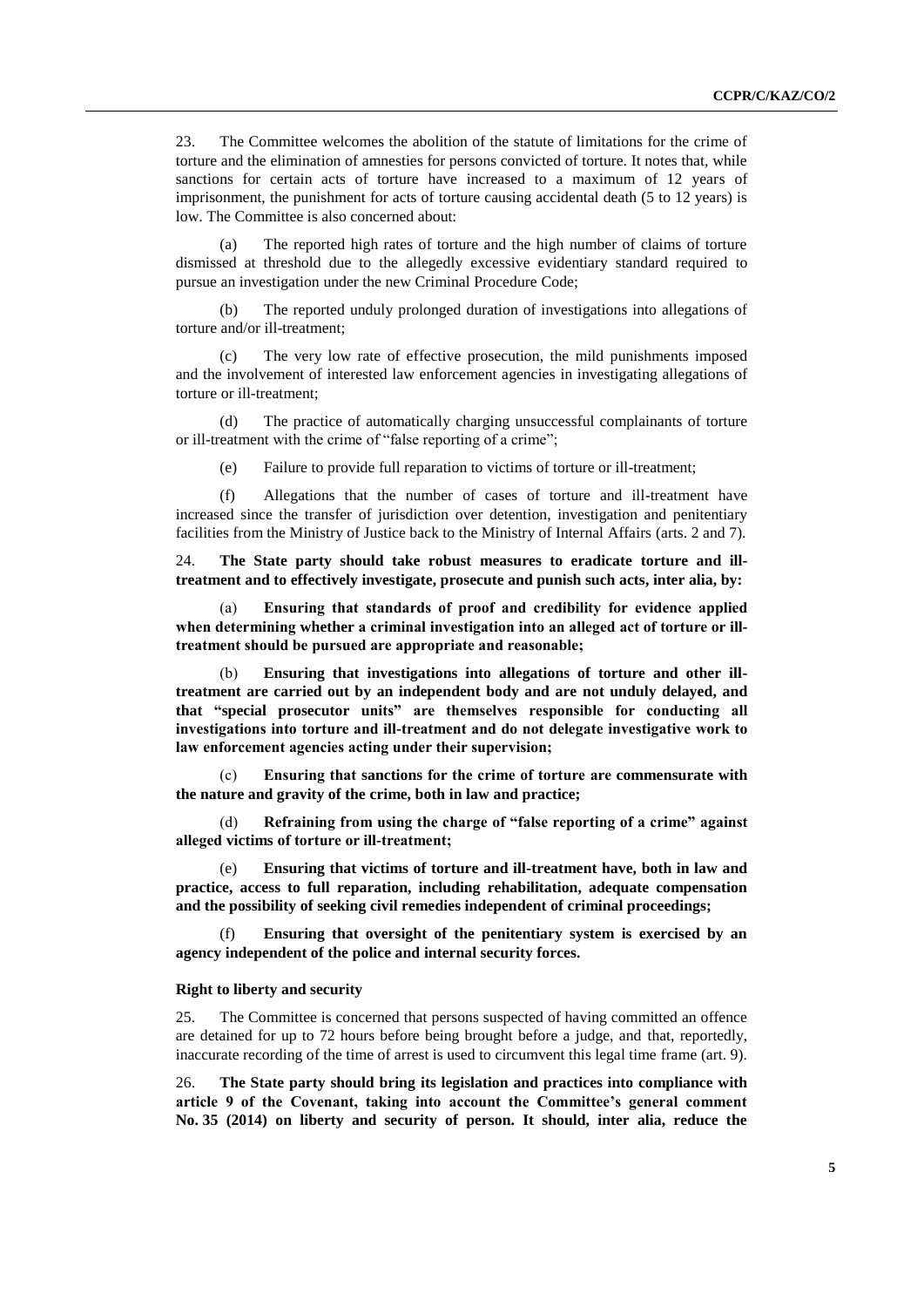**existing maximum period of detention before appearance before a judge from 72 to 48 hours for adults and to 24 hours for juveniles and ensure that, in practice, the recorded date and time of arrest is that of the actual apprehension and that those responsible for any falsification of such information are appropriately sanctioned.** 

27. The Committee is concerned about the reported failure of authorities to inform all persons deprived of their liberty about their rights upon arrest and detention, as well as about reports that independent lawyers in practice often face difficulties in gaining access to their clients during pretrial detention and in communicating with them confidentially (art. 9).

28. **The State party should ensure that, in practice, all persons deprived of their liberty are informed promptly of their rights and are guaranteed all fundamental legal safeguards from the very outset of detention, including prompt access to counsel of their own choosing and confidential meetings with counsel. It should also ensure that failure to do so constitutes a violation of procedural rights entailing appropriate sanctions and remedies.**

29. The Committee is concerned about reports indicating that persons lacking a permanent place of residence or documents verifying their identity can be subjected to administrative arrest for up to 30 days, with the approval of the court. The Committee is further concerned about the use of "preventive detention" of individuals aimed at stopping them from participating in planned demonstrations, including when at least 34 activists were arrested and held in administrative detention for up to 15 days ahead of planned nationwide assemblies on 21 May 2016 to protest against land-related amendments (arts. 2, 9, 10, 14 and 21).

30. **The State party should bring its administrative detention practices into full compliance with articles 9 and 14 of the Covenant and ensure that due process rights are fully respected, including an effective right of appeal, and that the principles of legality and proportionality are strictly observed in any decisions restricting the right to liberty and security of individuals. It should abolish the practice of preventive detention of activists, which is inconsistent with the State party's obligations under articles 9, 14, 19 and 21 of the Covenant.** 

#### **Treatment of prisoners**

31. The Committee welcomes the reforms that led to a decrease in the prison population and the measures taken to improve living conditions in detention facilities. However, it is concerned about reports that medical care remains inadequate and about the use of the National Guard for the maintenance of security in prisons, which reportedly has led to widespread abuse against prisoners during such operations. The Committee, while welcoming the establishment of the national preventive mechanism in 2014, is concerned about its independence and restricted mandate, which does not cover all places of deprivation of liberty (arts. 7 and 10).

32. **The State party should continue improving conditions of detention, in particular access to adequate health-care services. It should ensure that all allegations of violence against prisoners during security operations by the National Guard are promptly and thoroughly investigated and that perpetrators are brought to justice. The State party should also take measures to ensure the full independence of the national preventive mechanism and to expand its mandate to cover all places of deprivation of liberty, including State-run residential institutions.**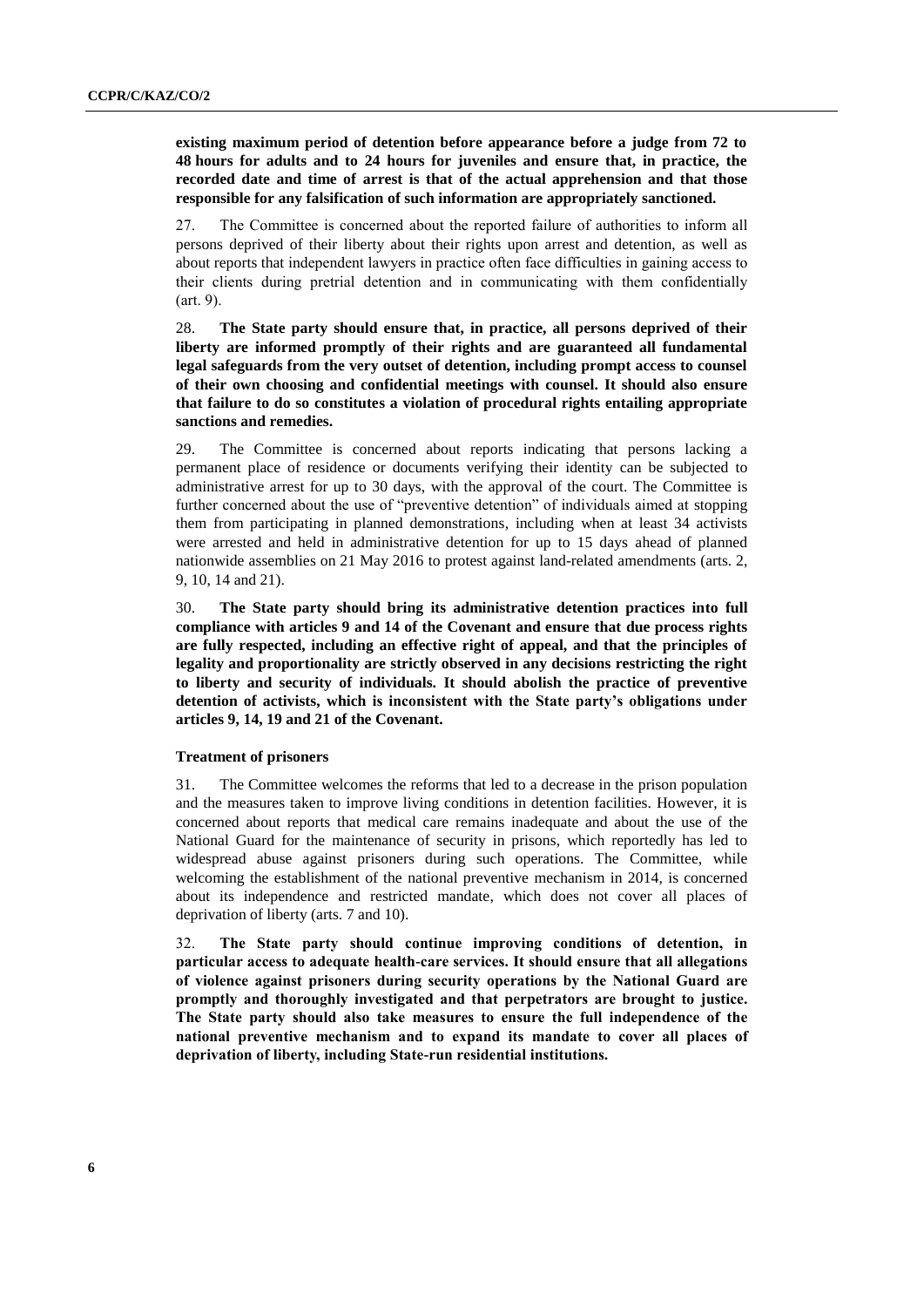#### **Trafficking in human beings, slavery, forced and bonded labour**

33. The Committee is concerned that the number of criminal cases, prosecutions and convictions for trafficking-related crimes has decreased considerably in recent years. It is also concerned: (a) that a significant majority of all criminal cases related to trafficking are currently investigated under article 309 of the Criminal Code ("Organization or maintenance of brothels for prostitution and pimping") rather than directly under article 128, on trafficking in persons, with the result that some perpetrators go unprosecuted; (b) that trafficking victims who have been brought illegally into Kazakhstan are charged with having violated immigration rules and subsequently expelled from the country; (c) about alleged complicity between and corruption among police officers and those involved in facilitating trafficking; and (d) that State-funded shelters and other support services for victims are insufficient (art. 8).

34. **The State party should ensure the effective implementation of the existing relevant legal and policy frameworks aimed at combating trafficking in human beings. It should:**

- (a) **Strengthen existing victim identification mechanisms;**
- (b) **Address corruption in law enforcement activities related to trafficking;**

(c) **Ensure effective investigation and prosecution of trafficking cases under the relevant articles of the Criminal Code, refrain from unnecessarily classifying such crimes under provisions that provide for lesser penalties, and secure convictions for perpetrators;**

(d) **Provide victims with adequate medical care, social and legal assistance, and reparation, including rehabilitation, and ensure the availability of sufficient shelters for victims;**

### (e) **Refrain from charging victims of trafficking brought into the country with having violated immigration rules and forcibly repatriating them.**

35. The Committee is concerned about reports of domestic servitude; forced and bonded labour, particularly of migrant workers in the tobacco, cotton and construction industries; and abuse of migrant workers, including poor and hazardous working conditions, delayed payment and confiscation of identity documents. It is also concerned that: (a) child labour on cotton plantations still remains a problem; (b) services for victims of forced labour are lacking; and (c) there is no explicit criminalization of slavery and slavery-like practices (arts. 2, 8 and 26).

#### 36. **The State party should:**

(a) **Improve access to legal employment for migrant workers and ensure that a proper framework is in place to effectively enforce their rights and protect them against any form of abuse and exploitation;**

(b) **Ensure that all forms of slavery and slavery-like practices, including domestic servitude, forced and bonded labour and forced marriage, are specifically defined and criminalized under the State party's legislation;**

(c) **Redouble efforts to address child labour, particularly in the cotton sector;**

(d) **Ensure the availability of adequate services for victims of forced labour, including legal, financial and social support, and shelters.**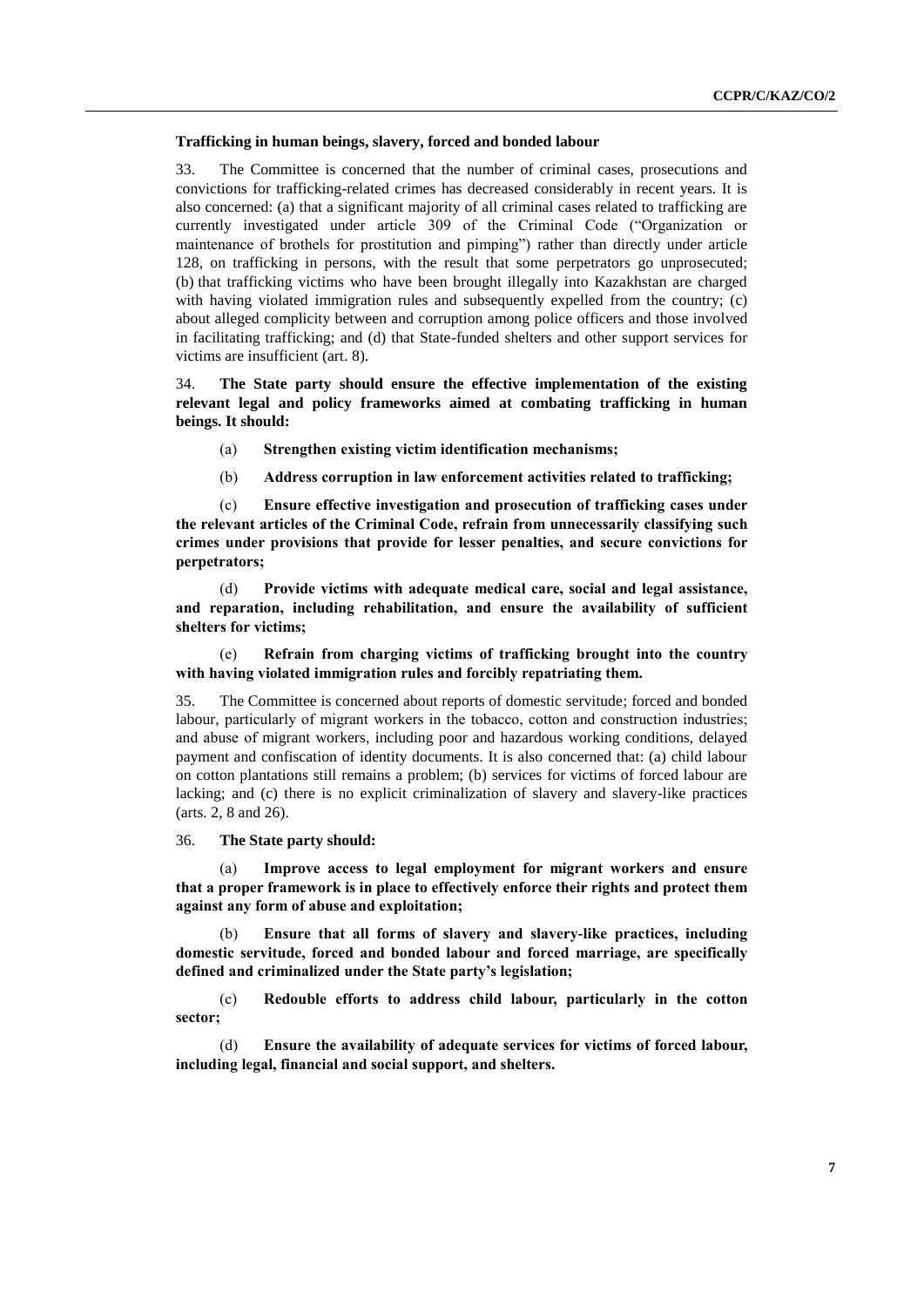#### **Independence of the judiciary and fair trial**

37. The Committee remains concerned (see CCPR/C/KAZ/CO/1, para. 21) that the independence of the judiciary is not sufficiently secured under the law and in practice. In particular, it is concerned that: (a) the procedures for the selection and disciplining of judges do not ensure sufficient guarantees against undue influence from the executive branch, owing to the President's involvement in the appointment of members of the Supreme Judicial Council; (b) the legal basis for disciplinary action against judges, namely the failure to fulfil the requirements of the Constitution, is vague and judges could be sanctioned for minor infractions or for a controversial interpretation of the law; (c) corruption in the judiciary exists; (d) the prosecution retains wide powers in the judicial process, in relation to both civil and criminal proceedings, which adversely affects the equality of arms. The Committee also remains concerned (see CCPR/C/KAZ/CO/1, para. 22) that, despite an incremental increase, the rate of acquittal is still very low. Finally, it is concerned about reports indicating that lawyers are subjected to threats, attacks and intimidation in connection with their professional activities, and about the rules for conducting security checks on the visitors of the Lower and Supreme Court buildings adopted in May 2016 that reportedly affect the quality of the legal assistance provided by defence lawyers to their clients (arts. 2 and 14).

38. **The Committee reiterates its previous recommendations (see CCPR/C/KAZ/CO/1, paras. 21-22). The State party should take all measures necessary to safeguard, in law and practice, the independence of the judiciary and guarantee the competence, independence and tenure of judges. It should, in particular:** 

(a) **Eradicate all forms of undue interference with the judiciary by the executive branch and investigate such allegations effectively;**

(b) **Strengthen efforts to combat corruption in the judiciary and prosecute and punish perpetrators, including judges who may be complicit therein;**

(c) **Ensure that the Supreme Judicial Council established to govern the judicial selection process is fully independent and operates with full transparency and, to that end, consider revising the membership of the Council with a view to ensuring that most of its members are judges elected by judicial self-government bodies;**

(d) **Ensure that an independent body is responsible for judicial discipline, clarify the grounds for disciplinary action, including dismissal, and guarantee due process in judicial disciplinary proceedings and independent judicial review of disciplinary sanctions;**

(e) **Review the powers of the Office of the Prosecutor General to ensure that the independence of the judiciary is not undermined and the equality of arms principle is strictly observed;**

(f) **Ensure sufficient safeguards to guarantee, in practice, the independence of lawyers, refrain from taking any actions that may constitute harassment or persecution or undue interference in their work, and bring to justice those responsible for any such actions.** 

39. The Committee remains concerned (see CCPR/C/KAZ/CO/1, para. 20) about undue restrictions on access to counsel of one's own choice in cases involving State secrets, in which counsel are, inter alia, required to seek State clearance before representing their clients (arts. 2 and 14).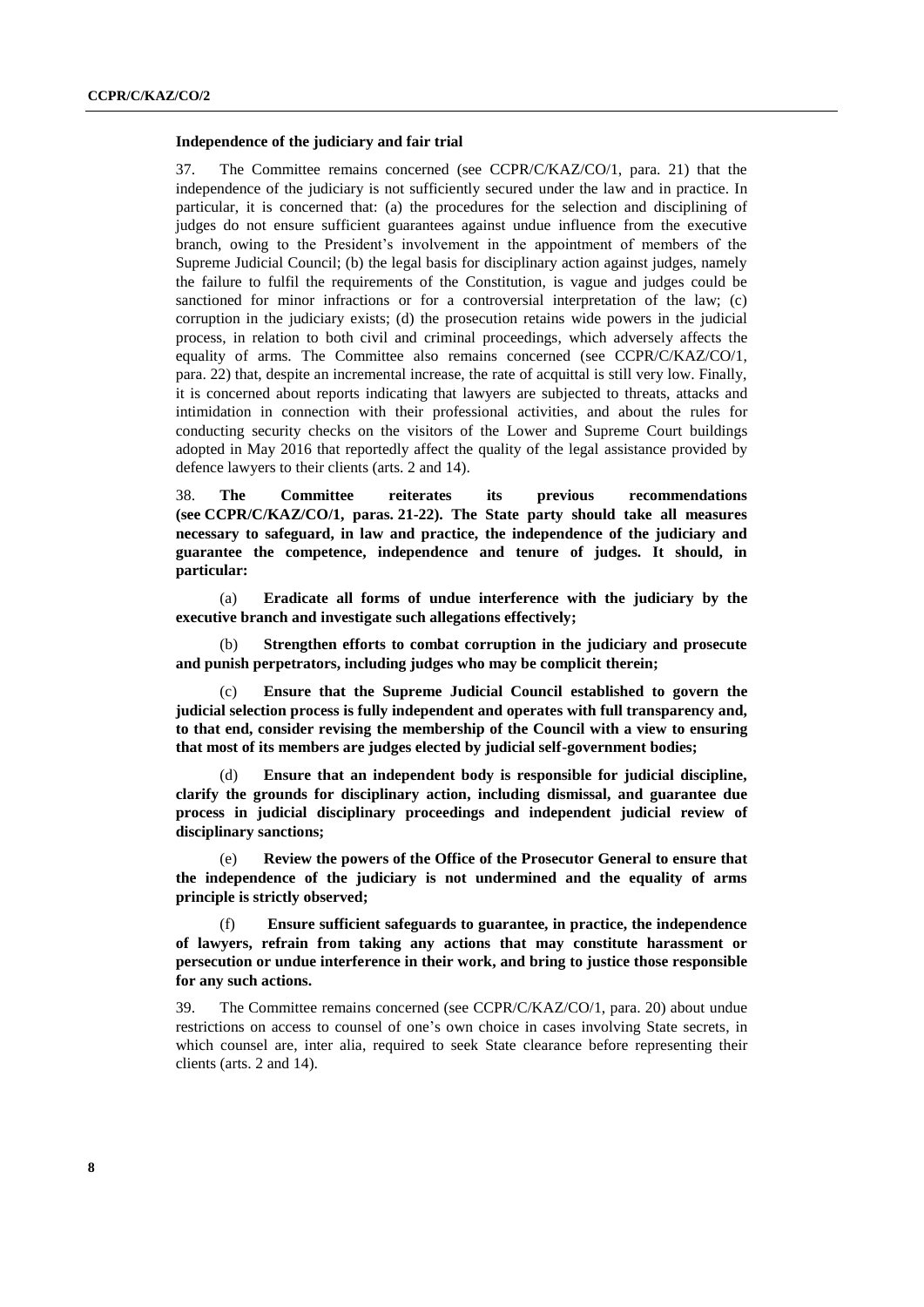40. **The State party should ensure that any restrictions or limitations on fair trial guarantees that are imposed to protect State secrets are fully compliant with its obligations under the Covenant, and particularly that the rights of affected individuals, including equality of arms, are strictly observed.**

#### **Residence registration**

41. The Committee remains concerned (see CCPR/C/KAZ/CO/1, para. 18) about the compulsory residence registration system that is currently in force. While noting the State party's argument that such registration is for statistical purposes and not contingent on any conditions, the Committee observes that failure to comply with registration obligations constitutes an administrative offence that can be sanctioned with a fine or administrative arrest for a period from 10 days to 3 months (art. 12).

### 42. **The State party should bring its compulsory residence registration system into full compliance with the Covenant.**

#### **Refugees and asylum seekers**

43. The Committee is concerned about reports that: (a) access to procedures for determining refugee status at all border points remains problematic and ineffective; (b) individuals have been improperly extradited under bilateral or multilateral extradition agreements, in violation of the principle of non-refoulement; (c) asylum applications by nationals of the Syrian Arab Republic and Ukraine are routinely rejected; (d) asylum seekers from China and Uzbekistan may be particularly vulnerable to expulsion, return and extradition; and (e) there have been instances of forcible return of asylum seekers before the decisions on their asylum claims have been completed. The Committee is also concerned that the use of diplomatic assurances in the context of removals of foreign individuals is not accompanied by sufficient safeguards against a real risk of exposing such individuals to treatment contrary to articles 6 and 7 of the Covenant (arts. 2, 6, 7 and 13).

44. **The State party should guarantee effective access to procedures for determining refugee status at all border points, including at international airports and transit zones, ensure proper referral procedures and provide appropriate training to Border Guard Service and other responsible State officials to better equip them to make accurate determinations. It should also ensure that forcible returns do not occur while asylum claims are still being adjudicated on appeal. Finally, the State party should strictly enforce the absolute prohibition of refoulement under articles 6 and 7 of the Covenant and: (a) exercise utmost care in evaluating diplomatic assurances; (b) ensure that appropriate, effective and independent post-transfer monitoring of individuals who are transferred pursuant to diplomatic assurances is in place; (c) refrain from relying on such assurances when the State party is not in a position to effectively monitor the treatment of such persons after their extradition, expulsion, transfer or return to other countries; and (d) take appropriate remedial action when assurances are not fulfilled.** 

#### **Freedom of conscience and religious belief**

45. The Committee notes that the State party has failed to implement its previous recommendation (see CCPR/C/KAZ/CO/1, para. 23) and review its legislation to recognize a person's right to conscientious objection to military service and to provide for alternative military service (art. 18).

46. **The State party should ensure the legal recognition of conscientious objection to military service, and provide for alternative service of a civilian nature for conscientious objectors.**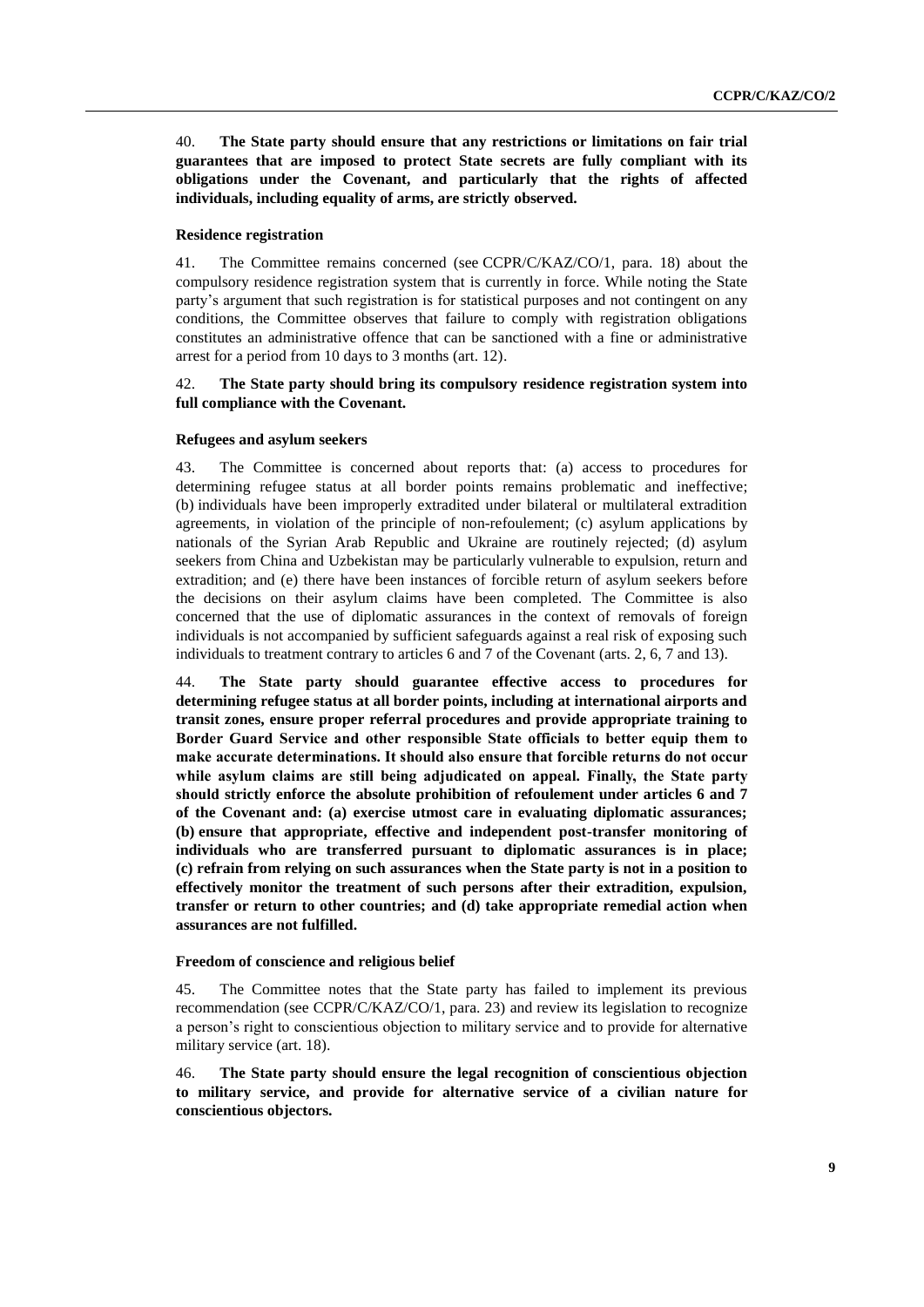47. The Committee is concerned that article 22 of the Constitution is more restrictive in scope than article 18 of the Covenant, as it only protects freedom of conscience. The Committee is also concerned about undue restrictions on the exercise of freedom of religious belief, including in the 2011 law on religious activity and religious associations (see CCPR/C/KAZ/CO/1, para. 24), such as the mandatory registration of religious organizations, the ban on unregistered religious activities, and restrictions on the importation and distribution of religious materials. The Committee is further concerned about the use of broadly formulated definitions of crimes and administrative offences in the Criminal Code, including in articles 174 and 404, the Administrative Code, and legislation on combating extremism, to punish individuals exercising their freedom of religion and belief with severe sanctions (arts. 18, 19 and 26).

48. **The State party should guarantee the effective exercise of freedom of religion and belief and freedom to manifest a religion or belief in practice. It should consider bringing article 22 of its Constitution into line with the Covenant and revise all relevant laws and practices with a view to removing all restrictions that go beyond the narrowly construed restrictions permitted under article 18 of the Covenant.** 

#### **Freedom of expression**

49. The Committee remains concerned (see CCPR/C/KAZ/CO/1, para. 25) about laws and practices that violate freedom of opinion and expression, including: (a) the extensive application of criminal law provisions to individuals exercising their right to freedom of expression, including provisions on the broadly formulated offence of incitement to "social, national, clan, class or religious discord", defamation, insult, public insult or other encroachment on the honour and dignity of the President of Kazakhstan, public insult of a State official by the mass media or information communication networks, and dissemination of information known to be false; (b) the blocking of social media, blogs, news sites and other Internet-based resources on national security grounds, including by using Law No. 200-V of 23 April 2014, which entrusts the Prosecutor General or his deputies with the ability to shut down or suspend a network or means of communication and access to Internet resources without a court order; (c) interference with professional journalistic activity and the shutting down of independent newspapers and magazines, television channels and news websites for reportedly minor irregularities or on extremismrelated charges. The Committee notes that the above laws and practices appear not to comply with the principles of legal certainty, necessity and proportionality as required by the Covenant, including with the strict requirements of article 19 (3) of the Covenant (arts. 14 and 19).

#### 50. **The State party should:**

(a) **Consider decriminalizing defamation and, in any case, countenance the application of criminal law only in the most serious of cases, bearing in mind, as provided in general comment No. 34 (2011) on freedoms of opinion and expression, that imprisonment is never an appropriate penalty for defamation;** 

(b) **Repeal or otherwise revise the other legal provisions limiting freedom of expression, including provisions on insult, with a view to bringing them into conformity with its obligations under the Covenant;** 

(c) **Clarify the vague and broad definition of key terms in these laws, including the offence of incitement to "social, national, clan, class or religious discord";** 

(d) **Refrain from using its criminal provisions and other regulations as tools to suppress the expression of dissenting opinions beyond the narrow restrictions permitted under article 19 of the Covenant.**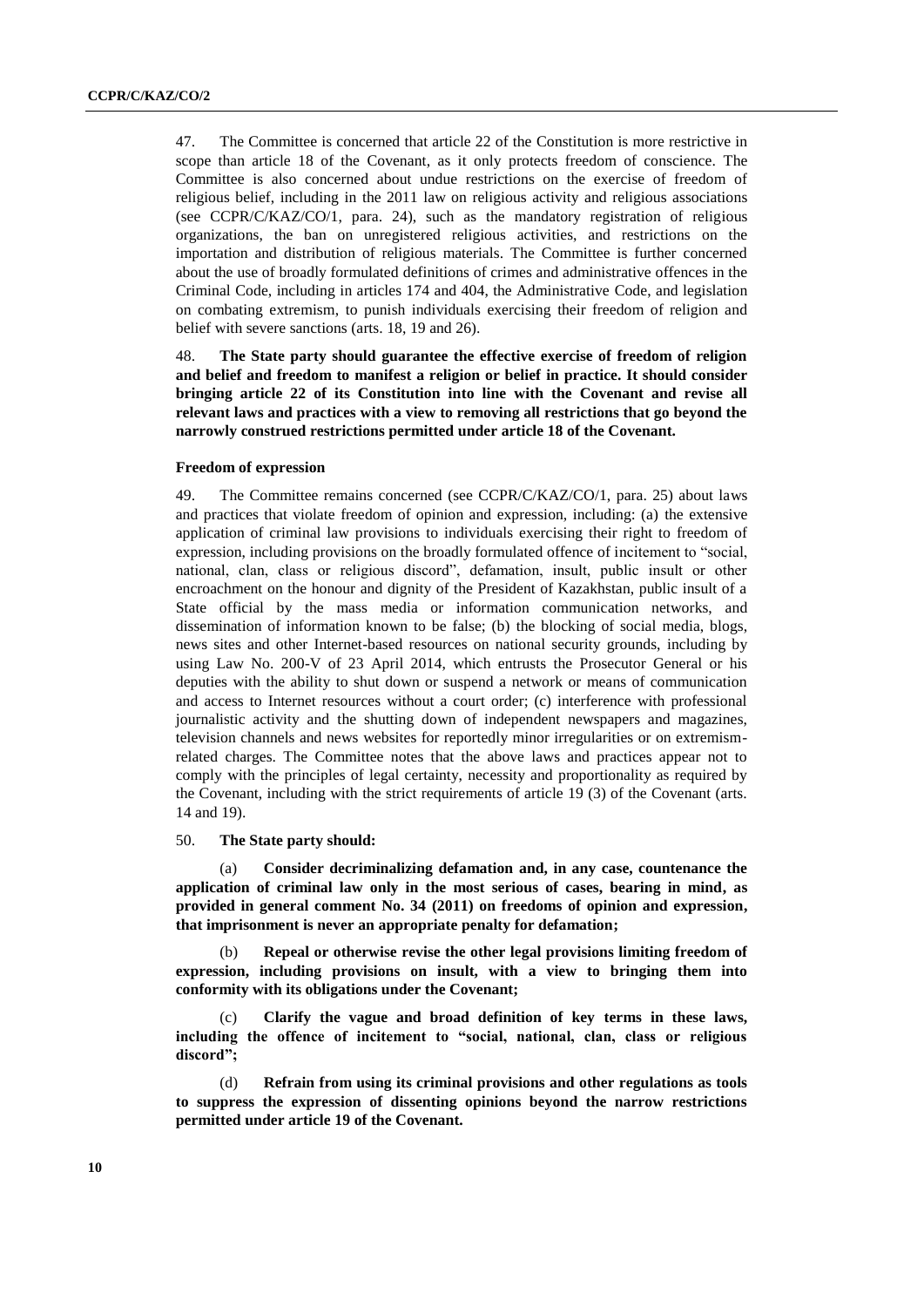#### **Peaceful assembly**

51. The Committee remains concerned (see CCPR/C/KAZ/CO/1, para. 26) about undue restrictions on the exercise of freedom of peaceful assembly, arrests and the intimidation of civil activists, including the imprisonment of journalist and opposition politician Vladimir Kozlov. It is also concerned about the imposition of administrative and criminal penalties for such offences as providing "assistance" to "illegal" assemblies, and the imposition of harsher penalties against "leaders" of associations as a new, separate category of offender under the Criminal Code (arts. 19 and 21).

52. **The State party should ensure that all individuals fully enjoy, in law and practice, their right to freedom of assembly, and revise all relevant regulations, policies and practices with a view to ensuring that any restrictions on freedom of assembly, including through the application of administrative and criminal sanctions against individuals exercising that right, comply with the strict requirements of article 21 of the Covenant.**

#### **Freedom of association and participation in public life**

53. The Committee reiterates its concern (see CCPR/C/KAZ/CO/1, para. 27) that regulations on the registration of public associations, including political parties, impose undue restriction on the exercise of freedom of assembly and political participation. It notes with concern reports indicating that associations, including political parties, can be held criminally responsible for carrying out their legitimate activities, including under the offence of incitement to "social, national, clan, class or religious discord". The Committee is also concerned about the broad grounds for the suspension or dissolution of political parties. It is further concerned that the restrictive legal framework regulating strikes and the mandatory affiliation of trade unions to regional or sectorial federations under the 2014 Act on Trade Unions may adversely affect the right to freedom of association under the Covenant. Finally, the Committee notes that civil society organizations fear that the establishment of a central "operator" and other provisions under the law of 2 December 2015 regulating the allocation of funds to public associations may be used to tighten control over them and limit their ability to receive funds from abroad (arts. 22 and 25).

54. **The State party should bring its regulations and practice governing the registration and functioning of political parties and non-governmental organizations, as well as the legal frameworks regulating strikes and trade unions, into full compliance with the provisions of articles 19, 22 and 25 of the Covenant. It should, inter alia:**

(a) **Refrain from criminalizing public associations, including political parties, for their legitimate activities under criminal law provisions that are broadly defined and not compliant with the principle of legal certainty;** 

(b) **Clarify the broad grounds for the suspension or dissolution of political parties;** 

(c) **Ensure that the new legislation on the allocation of funds to public associations will not be used as a means of undue control and interference in the activities of such associations nor for restricting their fundraising options.** 

### **D. Dissemination of information relating to the Covenant**

55. The State party should widely disseminate the Covenant, its first Optional Protocol, its second periodic report, the written replies to the Committee's list of issues and the present concluding observations with a view to raising awareness of the rights enshrined in